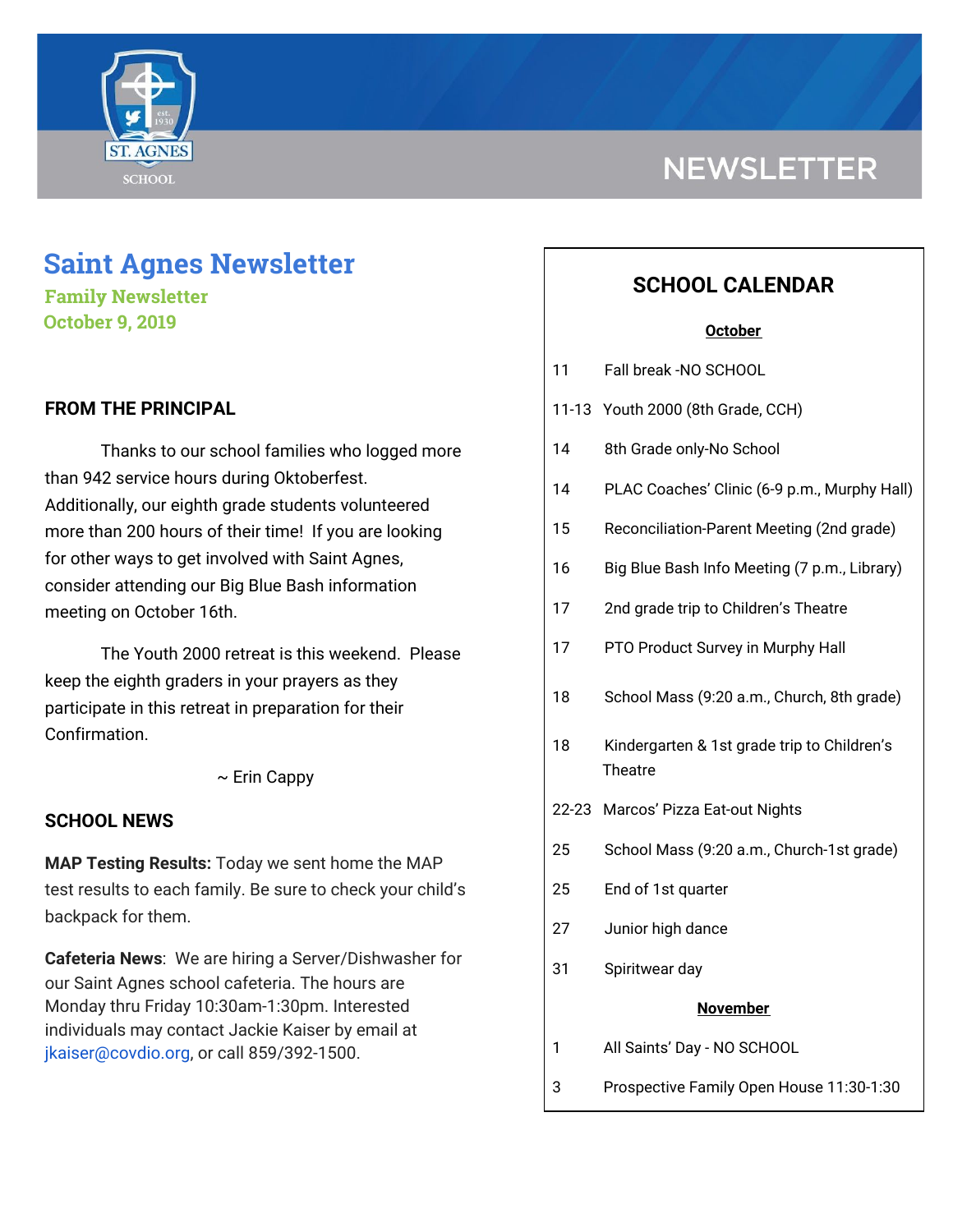**Junior High Monster Mash Dance**: On Sunday, October 27 there will be a Junior High dance for St. Agnes Junior High students only. The dance will be held at the Children's Home shelter area from 6:30-8:30 p.m. The cost is \$5.00. Proceeds made from the dance will go to the Diocesan Children's Home. Tickets will be sold at school beginning Wednesday, October 9. A signed permission slip must accompany ticket purchase. Tickets will NOT be sold at the door. If you have any questions, feel free to contact Mrs. Turner at [sturner@saintagnes.com](mailto:sturner@saintagnes.com)

**Volunteer opportunities**: We have lots of opportunities for parents to help out, including APPLE program volunteers, lunch volunteers, playground volunteers, and lunch 'n learn food signups. Below is the link to sign up. <https://signup.com/go/GpYmNi>

### **PTO NEWS**

**Big Blue Bash Meeting**: Join us on Wednesday, October 16th at 7pm in the school library. The Big Blue Bash is Saint Agnes School's annual dinner and auction event to support the PTO. This event is the largest fundraiser for our PTO and is crucial to funding classroom enhancements for our students and teachers throughout the school year. We will soon begin planning for this year's Big Blue Bash and want to invite all families to come and learn more about this most important school fundraiser. This year we will celebrate 20 years of The Big Blue Bash on March 27th, 2020! We need everyone's support to make this our best year yet! For additional information contact the BBB committee at saintagnesbigbluebash@gmail.com

**POP** parties (parties of purpose): The POP committee is busy with plans for the year. Click [here](http://school.saintagnes.com/wp-content/uploads/2019/10/POP-2019-Volunteer-letter.pdf) to learn more about POP parties. Several parties have already been planned and are listed [here](http://school.saintagnes.com/wp-content/uploads/2019/10/POP-Parties_2019.pdf).

**Product Survey:** We still need more people for our product survey on October 17th. You do not need to be Virtus trained for this, and it is open to anyone ages 18-85. Please help us earn up to \$850 for the school. The Product Survey will be held in Murphy Hall (under the church), and it generally only takes 15-30 minutes. Here is the link to sign up. <https://www.signupgenius.com/go/20F044FA9AB2FA4FE3-2019>

# **ATHLETIC BOOSTERS**

Once again, Saint Agnes and the Diocese of Covington is partnering with the *Play Like a Champion Today* educational series. *Play Like a Champion Today* is a national coach and parent education program designed specifically to elevate the culture of Catholic school-sponsored sports.

#### **Mission Statement of Saint Agnes School**

Saint Agnes School exists to provide excellence in Catholic education while inspiring and empowering our students to live the Gospel message of Jesus Christ. As compassionate and faithful Christians, we continue to pursue our spiritual journey, achieve our highest academic potential, and be stewards of the Catholic faith to others.